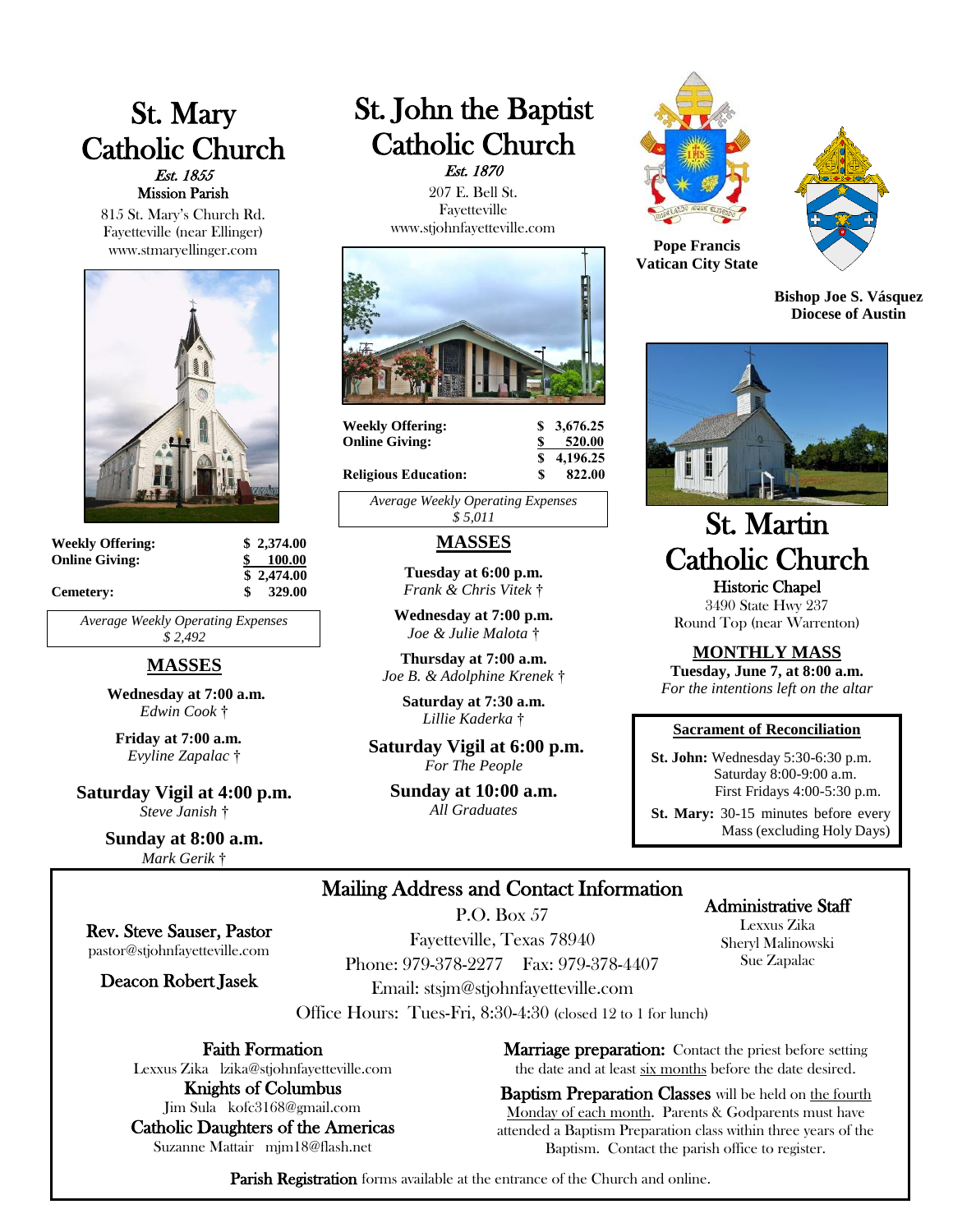# **FOUTH SUNDAY OF EASTER MAY 8, AD 2022**

# **PARISH LIFE**

**PLEASE PRAY FOR:** Judy Burklund, Gilbert Canik, Ron Conley, Carolyn Countryman, Brian Fruge, Waldine Fruge, Dan Hall, Bernita Hlinsky, Calvin Hlinsky, Christine Kaspar, Kathy Kneblik, Betty Jean Kulhanek, Helen Mikus, Leo Miller, Richard Mueller, Frank Potts, Kaycee Roesler, Judy Supak, B.J. Vasek, and Maggie Williams. (*Though they will remain in our prayers, names will only remain on the prayer list for two months, unless a new request is received.)*

**A FAITH FORMATION MEETING will be held for all Faith Formation instructors, aides and substitutes** on Wednesday, **May 11**, at 6:00 p.m. The meeting will be in St. John's Hall.

#### **MARK YOUR CALENDARS** for Vacation

Bible School this summer to be held **July 18 to 22, 2022**! Sign up forms are at the entrance of the church and online. The deadline, to



ensure a free T-shirt, is **June 30**, and the final registration deadline is **July 7**.

 We are still in need of volunteers – those who have completed the 5<sup>th</sup> grade through 12<sup>th</sup> grade and adults. Please make sure you are EIM certified if you are 18 yrs. and older, in order to participate.

**WORLD YOUTH DAY 2023 is set for July 31 to August 9, 2023 in Lisbon, Portugal!** If you will be age 18-35 in July of 2023 you are eligible to go! Please join us at an informational meeting on Sunday, May 15, at 11:00 a.m. in St. John's Religious Education Building.

**CYM HEADS UP!** Members are expected to participate the week of July 4 - 9 at the Garage Sale donation drop-off days and at the sale itself. A work schedule will be available soon!



**GRADUATES MASS:** All graduates from both St. John and St. Mary parishes (all area school districts) are invited to attend the **10:00 a.m. Mass at St. John on Sunday, May 15,** wearing their graduation caps and gowns.

#### **ST. JOHN'S ALTAR SOCIETY**

- Thank you to everyone who donated, worked, and attended our fundraiser. Our success was because of you!
- The May meeting is Tuesday, **May 10**, at 2:00 p.m. This will be the last meeting before summer break. Plan to attend and hear the results of the fundraiser. Come enjoy fellowship and snacks!

#### **KNIGHTS OF COLUMBUS ANNUAL CRAWFISH BOIL**

will be on Friday, May 20 at St. John's Pavilion, with happy hour from  $6:30 - 7:30$  p.m. and live Zydeco music. You can buy meal and raffle tickets before and after Masses at St. John and St. Mary or by calling (979) 249-6003.



#### **KNIGHTS OF COLUMBUS**

 **MONTHLY MEETING** date *has been changed* to Tuesday, **May 10**, at 7:00 p.m.

 **FOURTH DEGREE** meets Wednesday, **May 18**, with the meal starting at 7:00 p.m. and meeting to follow.

**KJZT SOCIETY #10, ST. ANNE** will be holding their quarterly meeting on Tuesday, **May 17**, at 1:00 p.m. in St. John's Parish Hall. All members are asked to bring lunch and bingo prizes.

 $\mathcal{P}$  Fr. Steve and the office staff wish all moms a Happy Mother's Day!  $\ll$ 

**ELITE MEDICAL IMAGING** will be at St. John Hall to offer a preventive ultrasound health screening opportunity on **Saturday, May 21**. A representative from EMI will be visiting both churches the weekend of **May 14-15** and offering pre-registration. To schedule sooner,



please email [Stacey.aguirre@emi.us.com.](mailto:Stacey.aguirre@emi.us.com) Screenings will be by appointment only.

 Ultrasound screenings are painless, non-invasive and contain no radiation. Eight preventive screenings will be offered: carotid artery, abdominal aorta, thyroid, liver, spleen, gallbladder and both kidneys. These screenings are not typically done at physician's visits or at annual check-ups, nor will insurance companies pay for them, unless you are symptomatic. Screenings will be \$49 each or the full preventive package, (all 8 areas) for \$150.00. Flex spending accounts may be used, and all other forms of payment are accepted.

#### **NEW PARISH DIRECTORY for 2022:** We have contracted



with Color Craft to have a 2022 Parish Directory. Please help us out by taking and sending in pictures of parish events we have this year. Preferably, email the pictures to the parish office digitally. The

following photography dates for families & individuals have been scheduled:

**September 9-11** & **23-25**. Please save these dates on your calendars!

**THE SEMINARIANS AND PRIEST EDUCATION AND FORMATION SPECIAL COLLECTION** will be collected in our parishes THIS WEEKEND on Good Shepherd Sunday (celebrated **May 7-8**). The cost of forming one seminarian is about \$55,000 per year. Financial reasons should never prevent men from responding to God's call to the priesthood. Your contribution to this special collection ensures that our future priests will have excellent formation. May God bless your generosity and may we all continue to pray for our seminarians. Please be Generous!

## **TODAY IS THE WORLD DAY OF PRAYER**

**FOR VOCATIONS!** As Catholics, we firmly believe that God has a plan for our lives! He calls some to marriage, some to the priesthood, and others to religious life or to live as generous single



people. Fully living our own vocations – and teaching young people how to discern God's call – is a serious duty, but also a joyful one. During this week, please encourage the young people in your life –children, grandchildren, students, and friends - to be open if God calls them to priesthood or religious life.

**MARK YOUR CALENDAR FOR THE EUCHARISTIC PROCESSION:** Bishop Joe Vásquez will kick off the Eucharistic Revival in the Diocese of Austin with a Eucharistic Procession **June 18**. The morning will begin with Mass at 8:30 a.m. at San

José Parish in Austin, and then the procession will move through the streets of Austin to the main building of St. Edward's University. The morning will conclude with Adoration of the Blessed Sacrament at 10:00 a.m.

**CEF ANNUAL DRIVE:** Remember your mothers, graduates and birthdays with a **C**lerical **E**ndowment **F**und card. These cards help to pay for the education of seminarians and make funds available for churches to borrow for their growing needs. Contact the church office, Fayetteville Bank, or Margaret Kubala at (979) 378-2877.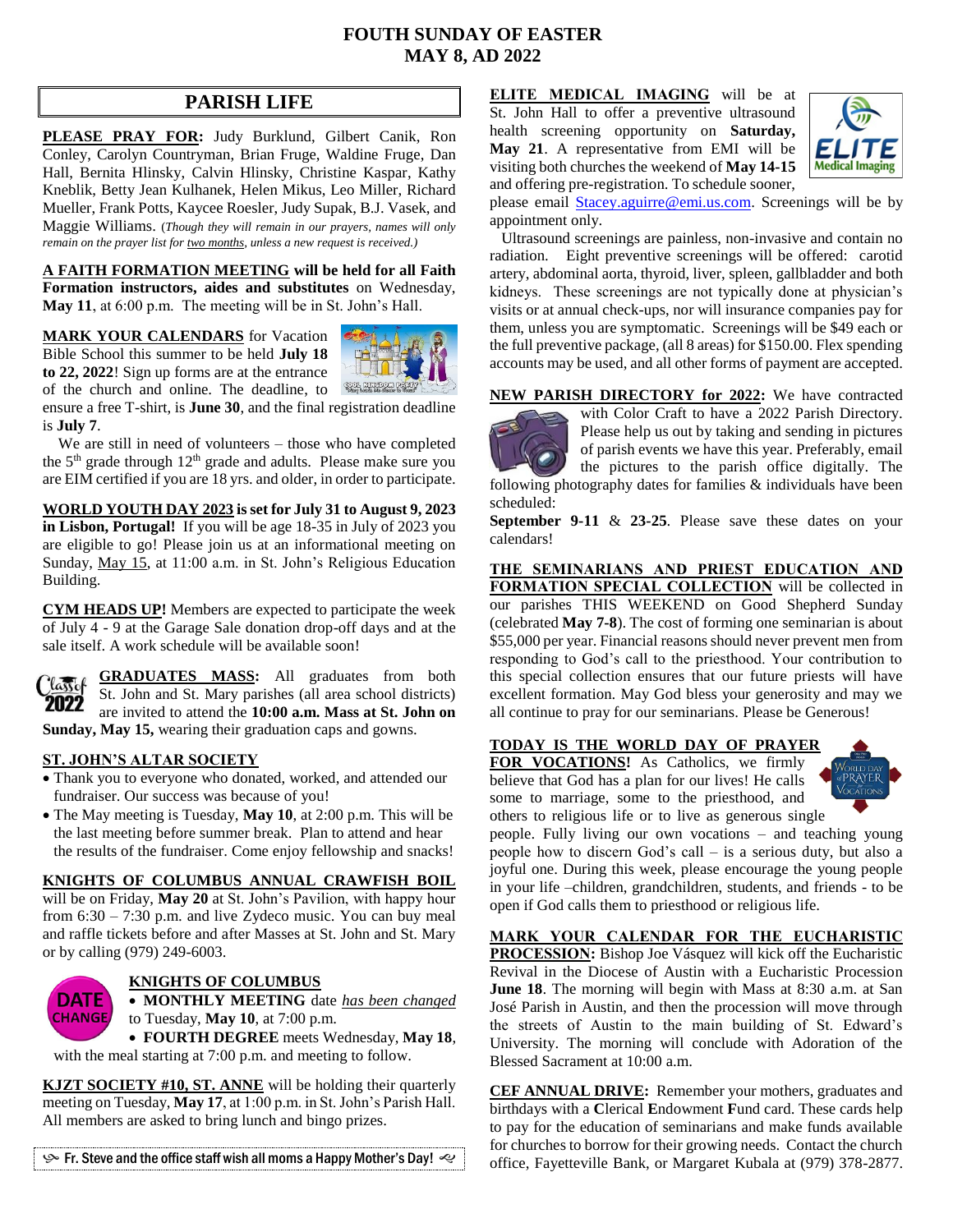# **FOUTH SUNDAY OF EASTER MAY 8, AD 2022**

**A PILGRIMAGE TO THE HOLY LAND:** Fr. Steve Sauser invites you to join him on a 10-day pilgrimage to the Holy Land, **November 7-16, 2022**. This is your opportunity to walk, listen, and see Jesus from Bethlehem, Nazareth, Galilee, Jerusalem, and Via Crucis with Him to Golgotha. Each day will include the celebration of Mass and reflection on the Gospel at the very special places you visit. The detailed itinerary and the registration forms are at the entrance of the church. Keep a copy of your registration form if you mail it in with your deposit. For more information, contact Sheryl Malinowski at the parish office: (979) 378-2277 or [smalinowski@stjohnfayetteville.com.](mailto:smalinowski@stjohnfayetteville.com) 

## **OTHER NEWS**

**HOPE-HEALTHY OPTIONS PROGRAM:** St. John's Hall is a distribution site for Central Texas Food Bank's HOPE program. HOPE is for persons 55 years and up. On the second Friday of each month, from **1:00-2:30 p.m.,** clients will receive a 15-20 lb. bag of groceries. The next distribution is Friday, **May 13**.

## **LOOKING FOR AN INSPIRATIONAL ADULT MOVIE?**

Based on a true story, **FATHER STU,** is an unflinchingly honest, funny and ultimately uplifting drama about a lost soul who finds his purpose in a most unexpected place. Trying to impress a Catholic Sunday school teacher, agnostic Stuart Long starts going to Church. After surviving a motorcycle accident, he starts to wonder if he can use his second chance to help others, leading to the surprising realization that he's meant to be a Catholic priest. Despite a devastating health crisis and the skepticism of Church officials, Stu pursues his vocation with courage and compassion, inspiring not only those closest to him but countless others along the way. Go t[o www.fatherstumovie.com](http://www.fatherstumovie.com/) for locations and tickets.



**ATTENTION YOUNG ADULTS!** Ascend, the Diocese of Austin's emerging leaders' program, is an initiative to identify, develop and support young adult leaders under the age of 40 in the diocese. Participants will be challenged to consider ethics and leadership through the lens of their faith. The Ascend

class of 2022 will be empowered to make a lasting contribution by practicing applied leadership skills through exercising their faith in positions of leadership in the church as well as in their homes, communities and careers. For more information and to apply, please visit the website <https://austindiocese.org/ascend>

**CEDARBRAKE CATHOLIC RETREAT CENTER** will host the annual Silent Summer Retreat **June 3-8**. Franciscan Father Albert Haase will give one morning talk each day, celebrate daily Mass and be available for confession. An afternoon devotion will be offered each day and an option for spiritual direction will be available. Stay for two to five nights. Cost with meals and linens varies by number of nights. Register at <http://www.austindiocese.org/cedarbrake> or call (254) 780-2436.

**CATHOLIC CHARITIES** of Central Texas' Immigration Legal Services offers legal assistance to individuals and families eligible to apply for immigration benefits, including family reunification, humanitarian relief, Temporary Protected Status, removal defense, as well as services for victims of domestic violence and human trafficking. Call (512) 651-6125 if you or someone you know needs services.

**HEALING MISSION**: Our Lady of Lourdes Parish (Victoria, Texas) will be hosting a Healing Mission on Monday, Tuesday and Wednesday (May 9 through May 11, 2022). All three evening sessions will begin at 7:00 pm in the Church. The guest presenter will be Mr. Paul Rymniak [\(paulrymniak.com\)](http://www.paulrymniak.com/). Mr. Rymniak will speak at the Saturday evening and Sunday morning Masses preceding the mission. All are welcome to attend these services. For more information, contact Our Lady of Lourdes Parish Office at 361-575-3813.

**STS. PETER AND PAUL IN FRELSBURG** invites everyone to come out to their 175th Anniversary and Country Festival on Sunday, **May 8**. Father James Dvorak will begin the festivities by celebrating the Holy Mass at 8:30 a.m., followed by the Traditional Latin Mass at 10:30 a.m. A delicious fried fish dinner will be available by dine-in starting at 11:00 a.m. and by drive-thru from 10:30 a.m. to 1:00 p.m. The day's events will also feature a live auction, silent auction, country store, religious articles, bingo, and games for the whole family. For more information, please find us on Facebook or visit [www.peterandpaulparish.com/country](http://www.peterandpaulparish.com/country-festival)[festival.](http://www.peterandpaulparish.com/country-festival)

**31st ANNUAL CZECH KOLACHE KLOBASE FESTIVAL** will be held on Saturday, **June 11** at Riverside Hall in East Bernard. Admission is \$8/person (covers parking and all events), and children 12 and under are free. A plate lunch of sausage and BBQ chicken with all the trimmings will be available for \$12/plate beginning at 11 a.m. The Drive-Thru line for Plates and Kolaches-To-Go will be open from 11 a.m. to 1 p.m. Sausage sandwiches and hamburgers will be available in the afternoon. Come enjoy the music, dancing, arts and crafts, the cake walk, and lotsa kolaches! Proceeds benefit the KJT Society No. 40 Hall Fund.

**MASSTIMES.ORG** is a great website and 'app' to keep on your computer or phone while traveling this summer! This website lets you find a Catholic Church near you, no matter where you are. Never miss Mass, again!

# **Catholic Social Teaching Corner**

**May 7-8, Fourth Sunday of Easter**

In this Sunday's Gospel, Jesus talks about how his sheep hear his voice and follow him. What is Jesus calling you to do in terms of helping others?

#### **Mayo 7-8, Cuarto Domingo de Pascua**

El Evangelio de este domingo, habla sobre cómo sus ovejas escuchan su voz y lo siguen ¿Qué está Jesús llamándote a hacer para ayudar a otros?

Come Gather in Prayer with Us!

LA

\***Saturday** vigil Masses and \***Sunday** Masses – pray the Rosary starting 25 minutes before each Mass.

\***Monday** evening – pray the Regina Coeli, the Rosary, the Litany of the Blessed Virgin Mary, and other prayers at 6:00 p.m. at **St. Mary Church**

\***Tuesday** evening – pray the Rosary at 5:30 p.m. at **St. John Church**